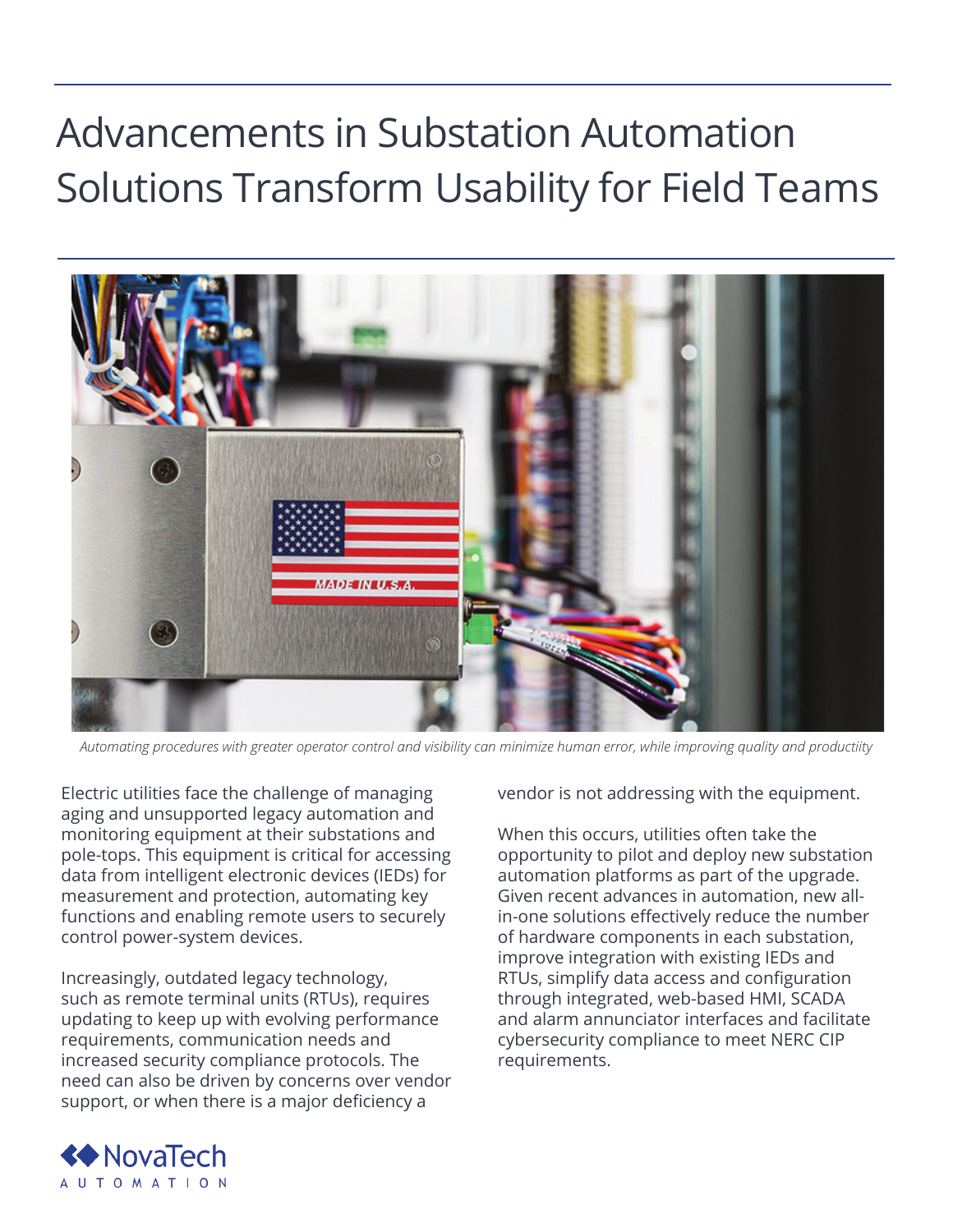## **A window of opportunity for SRP**

Today, Salt River Project (SRP) is in the process of updating its substation automation platforms. The energy company manages a large field operation of over 300 substations across a 2900 square mile service area in central Arizona in support of over one million customers.

For SRP, the process of exploring upgrade options began more than two years ago when the vendor that supplied its RTUs discontinued support for the product.

"We have been using the primary RTUs in our system since the mid-nineties, and they were simply outdated," said Josh Manski PE, senior engineer at SRP. "Although we began the project because our vendor discontinued support for the RTU, we really saw it as an opportunity to integrate the next generation of substation automation systems to assist our security compliance efforts and provide greater interoperability with other parts of the system."

The substation automation platform can be integrated with any equipment.



*The  substation  platform  easily supports existing standards and configurations used for decades.*

After sending out an RFP to the nation's top vendors of RTUs and also communication and automation processors, SRP scheduled demos and conducted a full lab evaluation of all the products involved. SRP ultimately selected a Pennsylvania-based IT services management



company as their substation automation provider. The service management company has worked with customers in the electric power transmission and distribution substation market for more than 30 years. The provider's platform is a communication and automation processor that can connect to nearly any substation device in its native protocol, perform advanced math and logic, and securely present the source or calculated data to any number of clients in their own protocol.

The platform can be integrated with any equipment, including competitors', and it is often connected to microprocessor-based relays, meters, event recorders, IEDs and RTUs. It is then connected to an existing enterprise network or SCADA system.

According to Manski, the provider was selected, in part, based on its willingness to configure features of its platform to meet SRP's specific requirements.

"Our engineering team tried to be forwar d-thinking as we were implementing these upgrades," explained Manski. "We kept asking ourselves how we could configure the product so it would make our life a lot easier going forward."

For SRP, this included ensuring field engineers or technical staff could modify the master configuration files to tailor the system to each site. At SRP's distribution sites, there is greater consistency, and the chosen platform easily supported existing standards and configurations used for decades. However, there was more variability in terms of configuration at each transmission substation, so a templated approach did not work as well.

Using the platform, Manski and his team were able to build a master configuration file that encompassed SRP's base standards but still allowed the field engineer to modify or delete aspects that did not apply to a given site. This also simplified training, an important feature given SRP rotates new engineers through a variety of roles every six months as part of a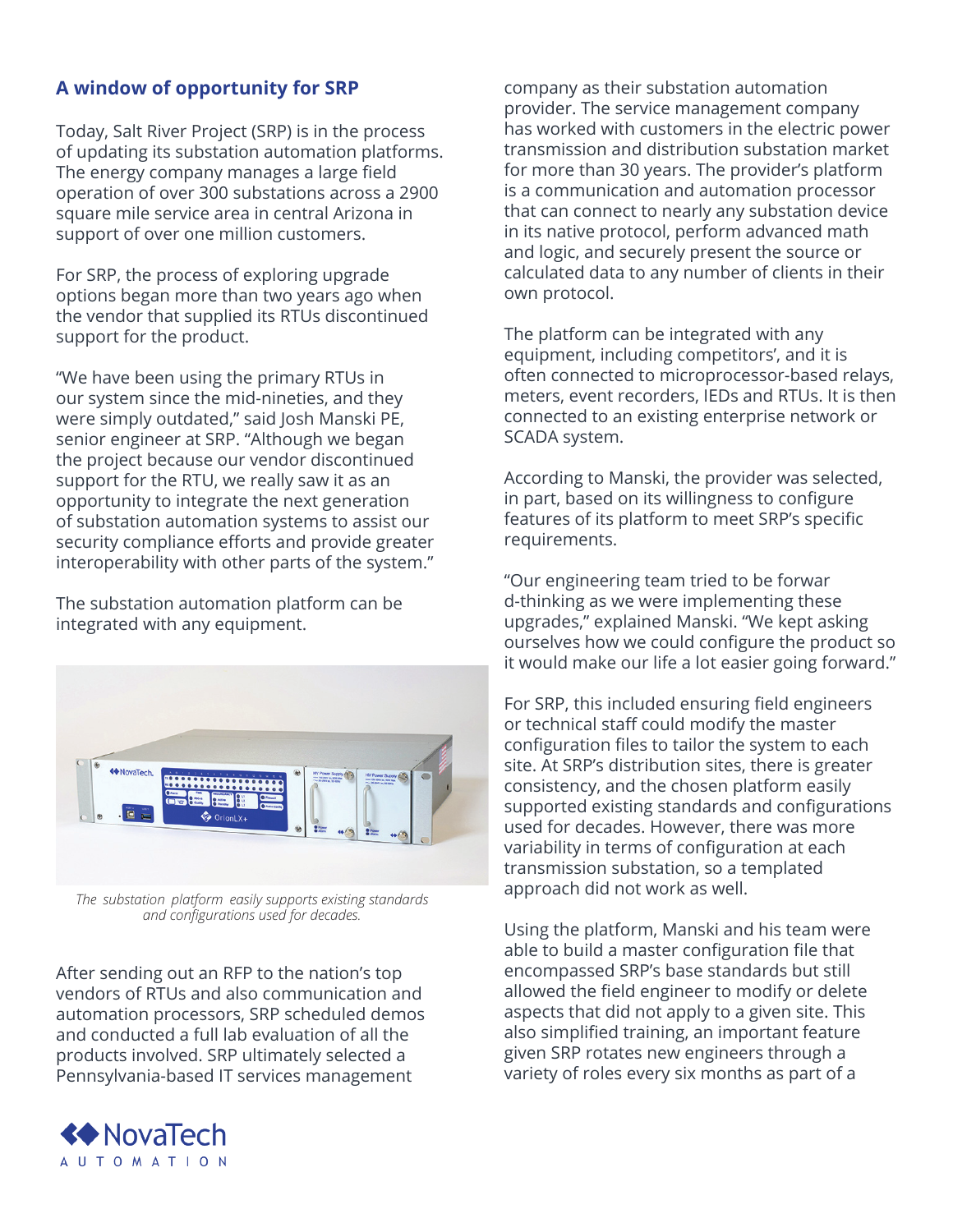two-year onboarding program. The training includes learning all the equipment, including the platform, and how to program it.

**"Our new and experienced engineers were very impressed by the ease of configuration and intuitiveness of the substation automation platform - so much they stated they preferred working on it over the legacy equipment,"** said Manski.



*The substation automation platform is a communication and automation processor that can connect to nearly any substation device in its native protocol.*

The system also uses open-source web technologies and pre-configured template pages to simplify the building of interactive SCADA and local HMI screens to view data from connected IEDs and RTUs using standard web browsers.

Beyond interface design improvements, the integration of key features, such as an alarm annunciator application, is one of the areas that substation automation platforms have advanced significantly. The alarm annunciator in the platform is managed through the same software and includes pre-configured pages for data archiving/sequence of events recording, alarm annunciation, one-line diagrams, IED

faceplates, control screens, alarms, trending and communications diagnostics.

For example, any data point in the database, either obtained from attached IEDs or calculated, can be designated as an alarm point and displayed on the tile annunciator. This can save substantial time when upgrading sites with thousands of alarms.

"It used to take hours for us when we were upgrading a transmission site that had almost a thousand alarms," said Manski.

Two years removed from a successful pilot implementation, SRP this year is upgrading six transmission substations and nine distribution sites, with additional generation and distribution feeder automation planned. The utility anticipates it will ultimately replace more than 300 RTUs and install 500-600 substation automation systems.

The  substation  platform  easily supports existing standards and configurations used for decades.

## **Automation upgrade at Hoosier Energy**

In the Midwest, Bloomington Indianabased Hoosier Energy also had to review its substation automation technologies. The electric cooperative, founded in 1949, provides wholesale power and services to 18 members through a nearly 1700-mile transmission network.

"Our RTU vendor went out of business," explains Lance Simpson, a Hoosier Energy communication engineer. "We needed a vendor that would be a reliable source of maintenance and spare parts."

The energy company used an extensive RFP process before selecting the Pennsylvania-based IT management systems company. "A large driver for our choice of system was the user interface and how comfortable our technicians felt with it," said Simpson. "It needed to be user-friendly not only from an engineering design perspective but also from